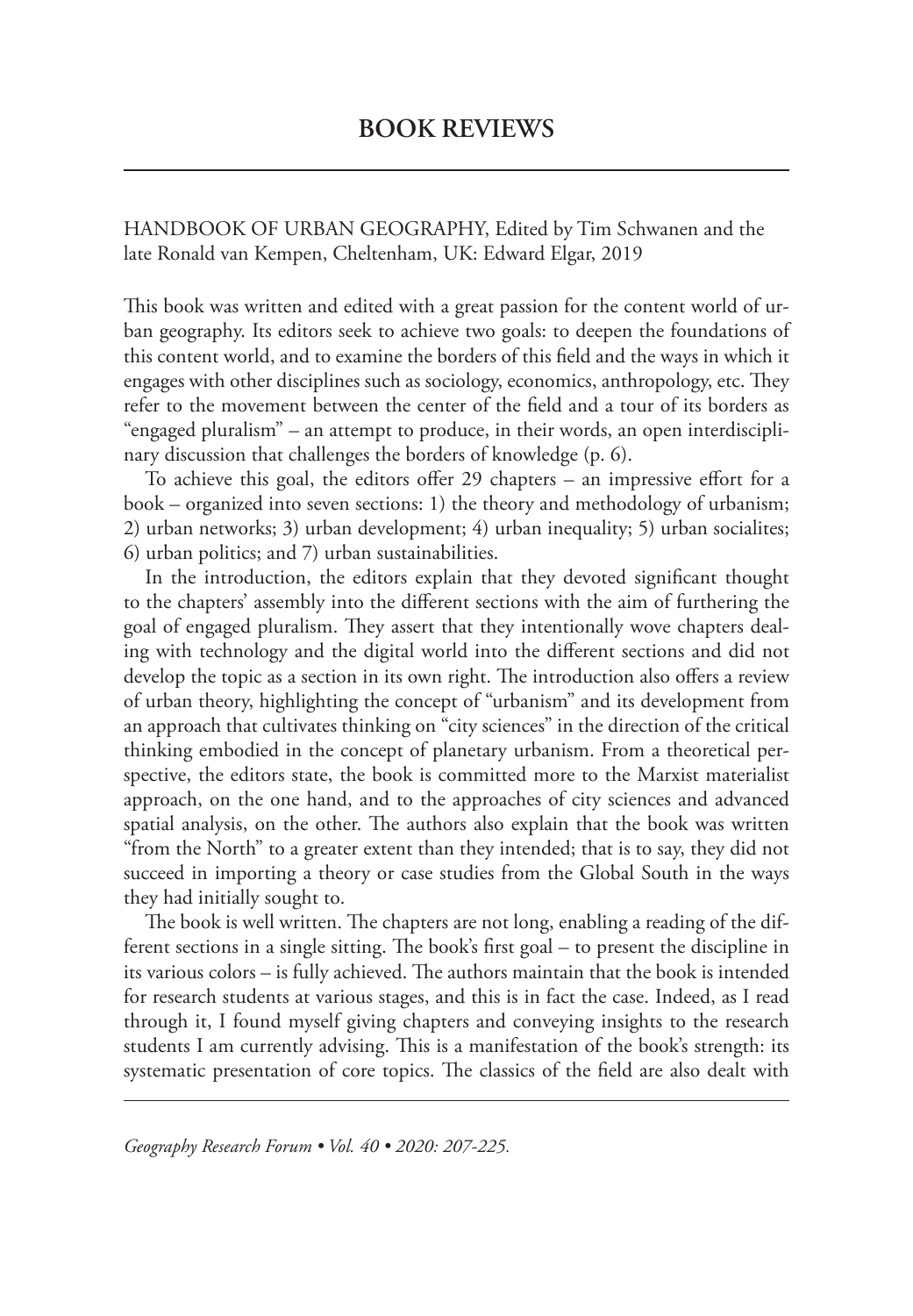nicely, and the book offers definitions of a broad spectrum of basic concepts in urban geography. In this way, the book provides a wonderful service for lecturers teaching basic and advanced courses in urban geography, as well as neighboring disciplines such as urban sociology.

Another strength of the book is the fact that it has no qualms about presenting views that run against the tide, such as the understanding that suburbs are places where we find prosperous communities and social mobility, and a critical discussion of both the concept of gentrification and the limitations of the new technology-based tools. I was particularly impressed by the final subject. For example, in Chapter 5, "Big Data and the City," it is clear that the authors are not writing based on a technological fetish but are rather presenting an interesting discussion that brings readers back to the power of the qualitative study. To use the words of Jane Jacob, it is in the chapter on big data that the authors cause us to rethink urban "clues": that is, original way to learn a phenomena by unusual indicators of (for example, stores that sell pet products and health food stores can be viewed as signs of gentrification).

But does the book achieve its second goal? Does it succeed in crossing the disciplinary borders and presenting a new agenda with which to embark into the third decade of the twenty-first century? Here, the answer is somewhat more complicated. On the one hand, it does. The relationship between urban geography and urban sociology is dealt with nicely in the book, and it is clear that the authors and the editors are well versed in social theory and on this basis seek to contribute to urban geography; for example, the topics of inequality, networks of segregation, and urban diversity are the subject of considerable attention.

On the other hand, I believe that we can and should ask where else this fascinating, central field can take us (to extend the metaphor proposed by the editors) not only in examining this discipline's borders with its counterparts in the social sciences but also in asking a question about the horizon of the field: Where is the field headed?

Here, I think a great deal of work is still in order. I will try here to outline two possibilities (out of many) for dealing with the future of the field. For example, the introduction to the section on urban inequality (p. 242) states that both the question of inequality and the theories employed are associated with thinking from the left-wing of the political map. This is true of the work as a whole, in which the editors maintain that Marxist approaches are prominent throughout the book.

In an era in which most countries – including the United States and the countries of Europe – are being led by right-wing conservative governments (or centrist parties), perhaps the time has come for a discussion of urban geography through "rightwing" eyes. Today, in the year 2020, we cannot limit ourselves to criticism embodied in the concept of "neoliberalism" and hyper-capitalism. It is not enough to talk about diversity; we must also demonstrate theoretical and intellectual diversity. Why must we offer "right-wing" readings of cities? Firstly, in order to enable the discourse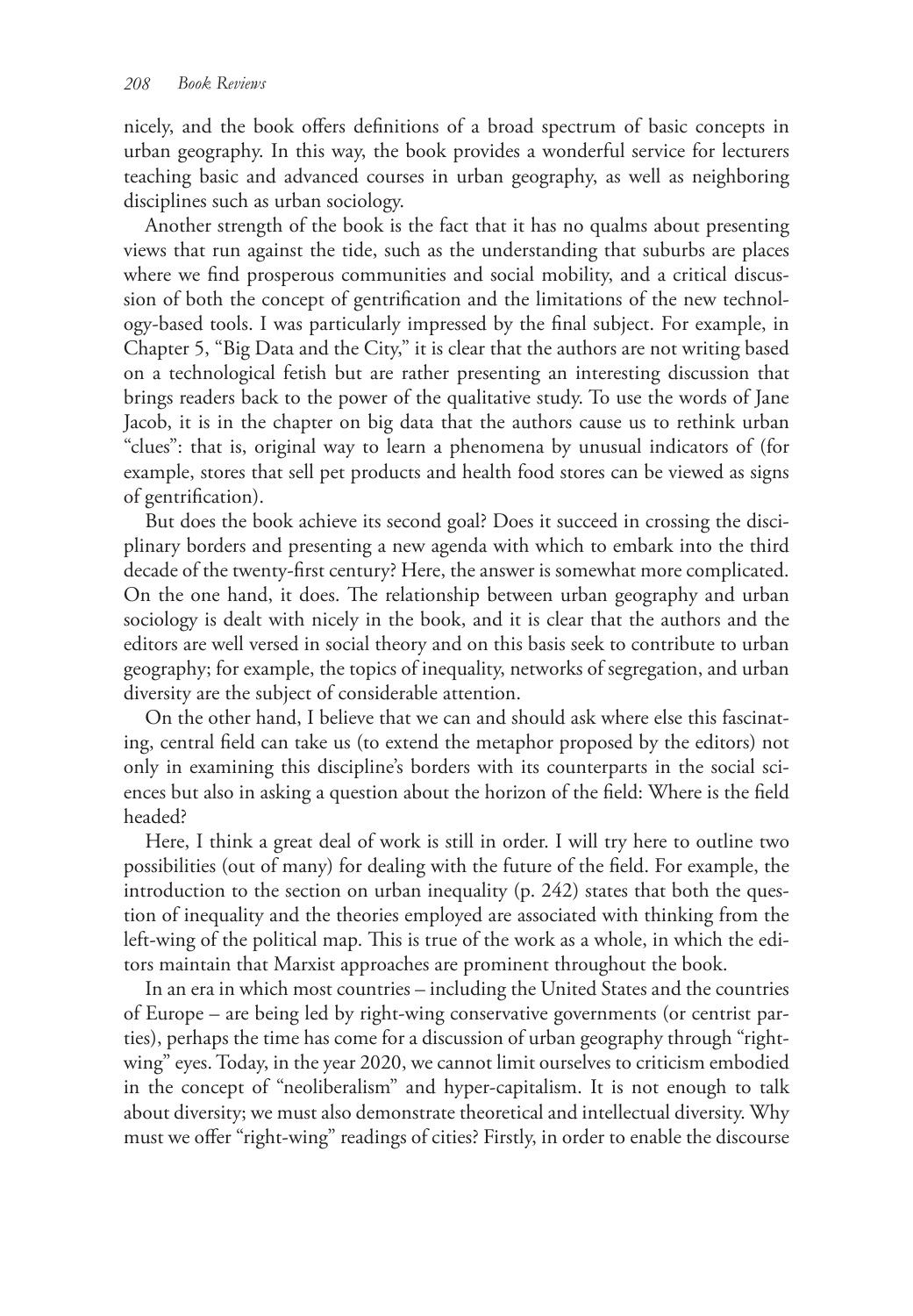on urban geography to engage the existing reality in a complex manner. The leftwing discourse on processes of urban development (for example) often suffers from cliché and self-righteous views. We must present the complexity of the development processes and the inequality in a much more complex manner, thereby producing a new theoretical toolbox that provides our students with tools, connects with these theoretical frameworks, and critiques them in a deep and fundamental manner.

A second direction in which new ground can be broken pertains to the relationship between technology and the new methodologies of research in the field. The new geographical information systems have broken extremely impressive ground, providing access to impressive tools for mapping and spatial calculation for scholars and the public sector alike. Many startup companies, such as Waze and Airbnb, have produced a spatialization of movement and splintered tourism in cities, changing the face of cities beyond recognition. We have a great deal of work to do in order to illuminate the implications of these methodologies both in our own hands – that is, those of the research community – and in the hands of the entrepreneurs whose actions change cities. In my view, the book's chapters on technology are the most interesting and original, although still missing is a statement by the editors regarding the new horizons these technologies open up to urban geography. What does the dominance of virtual realities do to geographical space in the common sense of the word? What theory of space can we propose in the era of cyberspace? How should we understand the concept of "neighborhood" in an era in which neighborhood communication occurs on Facebook pages and within Whatsapp groups, as opposed to in the neighborhood grocery store, which has long since ceased to exist? These and many other questions remain unanswered in this book.

However, it seems to me that the strong basis laid by the book's editors constitute sturdy and impressive foundations on which to build the next level of the content world of urban geography.

> *Meirav Aharon-Gutman* The Technion

### ETHNIC SPATIAL SEGREGATION IN EUROPEAN COUNTRIES, by Hans Skifter Andersen, Routledge: London and New York, 2019.

Sociologists and other social scientists have been studying ethnic segregation for at least the last one hundred years. During the 1920s and 1930s, the Chicago School of Sociology looked at patterns of assimilation of white ethnic groups and the movement to suburbia. Beginning in the 1950s and continuing to the present, social scientists have measured the extent of racial segregation in American cities and have debated how to deal with the "ghetto problem." European research on ethnic segregation is much sparse in part because immigration has been much more recent.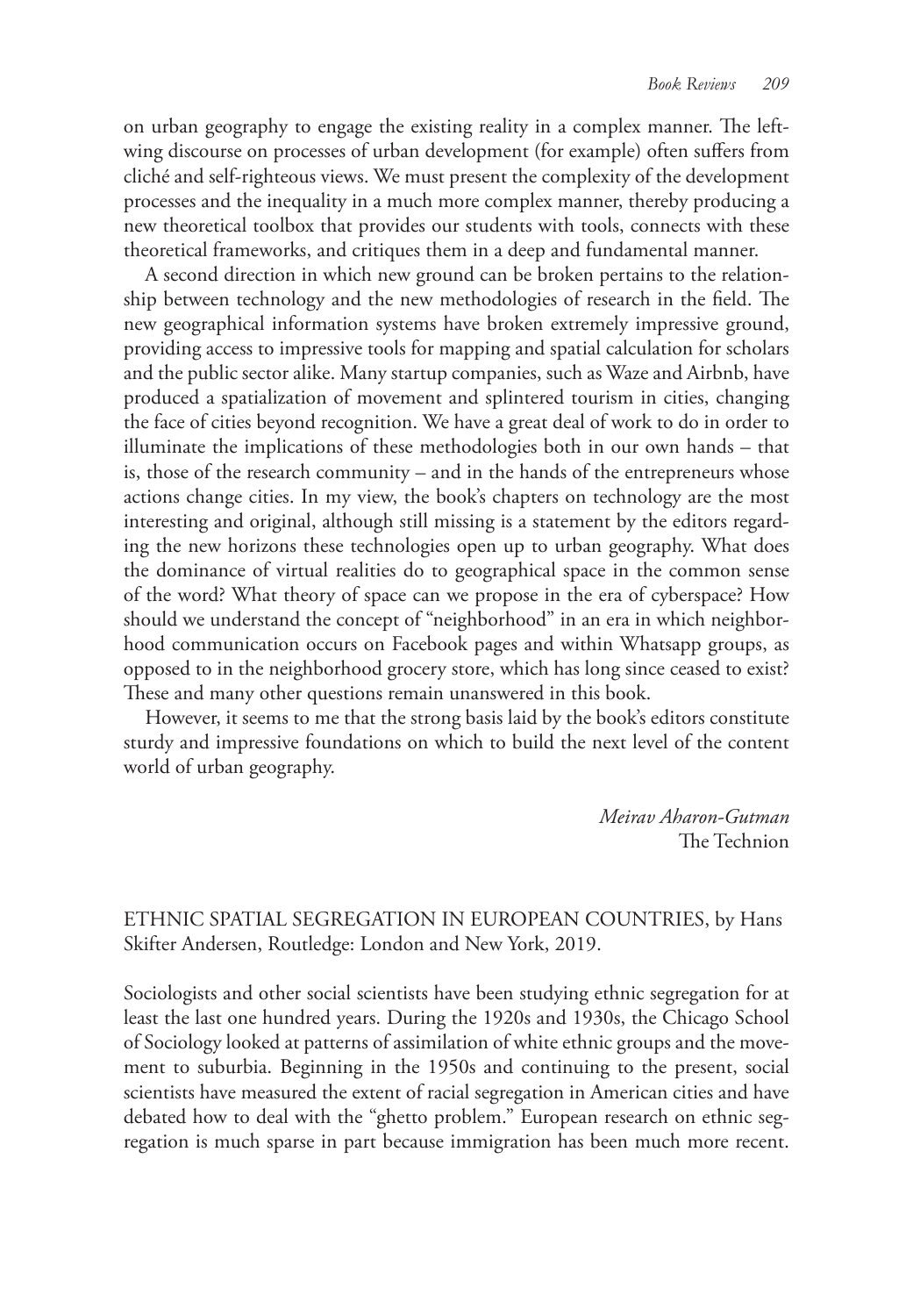However, European policy makers worry that their dense multi-ethnic neighborhoods may be becoming more like American ghettos.

Ethnic Spatial Segregation in European Cities by Hans Skifter Andersen adds to the limited European research literature on segregation. Whereas in America, ethnic clusters are often dominated by a single group, e.g. African Americans, Hispanics and others, in many European countries enclaves may contain several different groups, so-called multi-ethnic neighborhoods. The most important kind of segregation is the separation of the whole group of ethnic minorities from the native majority. This book attempts to uncover "explanations for why ethnic segregation has emerged and is maintained in European cities" (p.1). The author acknowledges he does not discuss the consequences of ethnic segregation, an extremely important, but separate and comprehensive research area.

The book is divided into three parts. After an introductory chapter, which also summarizes the book's major findings, the first section examines differences between natives and ethnic minorities in housing and neighborhood preferences. The second section looks at the relative importance of native and immigrant in- and out-migration flows in accounting for the creation of multi-ethnic neighborhoods. The final section examines the role of housing, planning, and welfare policies in countering patterns of ethnic segregation.

If immigrants have different preferences toward homeownership, then this could contribute to patterns of segregation. But do immigrants have different housing preferences? A longitudinal study from three Nordic countries, using register-based administrative data, compared immigrants and natives to see whether differences in tenure preferences were due simply to economics and demographic differences. Results in all three cities showed a big difference in movement toward homeownership between immigrants from Africa and western Asia (specific countries are not given) when background demographic characteristics were controlled. The results indicate that cultural factors play a key role in achieving homeownership. Skifter Andersen, unfortunately, does not specify what these cultural factors are, how they vary between different immigrant groups, or how they impact attitudes toward homeownership.

Immigrant neighborhood preferences do play a role in explaining ethnic segregation according to a 2005 Danish study. Only a few respondents wanted to live in a multi-ethnic immigrant neighborhood. Most wanted to live in a neighborhood where there was a fifty-fifty split between immigrants and native Danes. Furthermore, an index of cultural integration proved significant in predicting interest in living in dense multi-ethnic communities, which lead the author to state: "Some ethnic groups…could have a culture that promotes a stronger wish to live in enclaves to maintain a separate cultural identity" (p.76). Regrettably, the author does not indicate which cultures are most likely to have an interest in living in an ethnic enclave or why.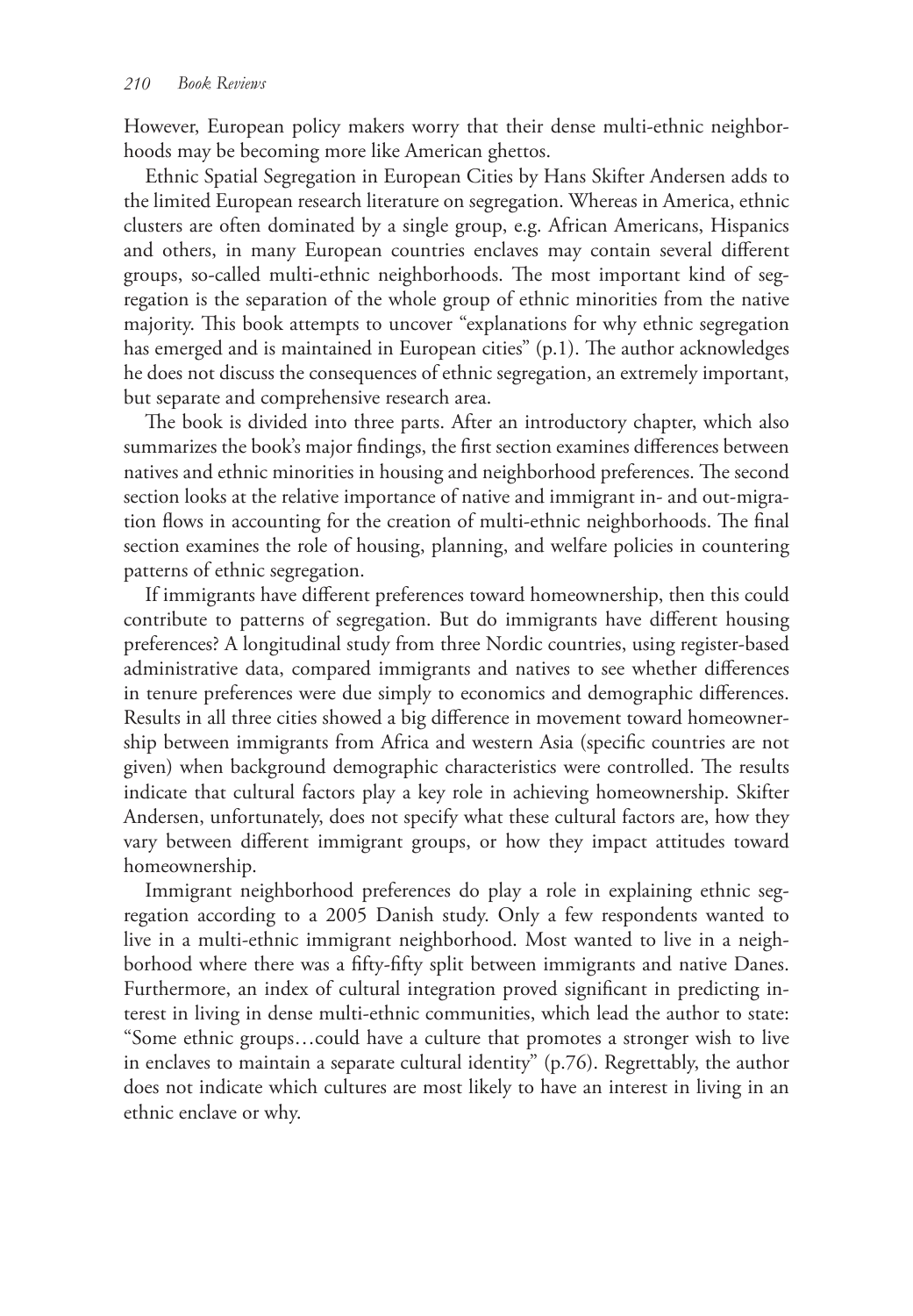The spatial assimilation hypothesis posited by the Chicago School of Sociology states that over time immigrants give up their distinctive attitudes and behavior and simultaneously disperse from their ethnic enclaves. Because over the last 35 to 40 years the composition of recent immigrant populations has changed, it is possible that the spatial assimilation model is no longer operative. But it is, according to analysis of a data base of information on immigrants and native Danes and their housing from 1985 to 2008—a source that makes it possible to look at changes in the immigrant's situation from time of their arrival and changes over the next 25 years. The proportion living in dense multi-ethnic neighborhoods increases in the first six to ten years, stagnates after 11 to 15 years, and then begins to fall. Because income was controlled, the results imply that spatial dispersion is not simply a product of economics; other variables are operative, likely cultural ones. Unfortunately, the author does not say which cultural variables are important or how they affect preferences or behavior.

Shifting from preferences to behavior, the question is: What type of migration behavior is most important in accounting for multi-ethnic neighborhoods, the attraction of minorities, the retention of minorities, the avoidance of natives, or the flight of natives? In fact, native population avoidance is the most important of the four processes in accounting for the existence of immigrant-dense neighborhoods. Unfortunately, Skifter Andersen does not identify the underlying reasons for this avoidance. Is it because of native prejudice, a preference for homogenous white neighborhoods, or because of a concern about declining neighborhood social status, including rising crime rates and falling school quality?

While demand-side factors play an important role in explaining patterns of ethnic segregation in Europe, so does the extent to which the supply of housing, particularly rental housing, is available. A comparative study on the special importance of housing policies for the housing situation of ethnic minorities in four Nordic countries highlights the special importance of housing policy in the Nordic countries. The case study of Norway shows that a lack of sufficient rental housing can push ethnic minorities into owner occupation which can result in less ethnic segmentation. This can be seen as a good thing, but the price is that many live in overcrowded conditions. The Danish case study shows that the situation of ethnic minorities is affected by the regulation of the rental housing market. Strong rent controls reduce possibilities for ethnic minorities, because the policy leads to queues and landlords then tend to choose friends or acquaintances rather than ethnic minorities who lack informal contacts. The Finnish case study shows that if housing allocation is simply on the basis of need, ethnic minorities tend to be very concentrated in this type of housing. On the other hand, the universalist housing allocation scheme in Sweden, which gives equal status to all tenures, "has resulted in a modest ethnic segmentation of the housing market and in a smaller over-representation of ethnic minorities in social housing" (p.159).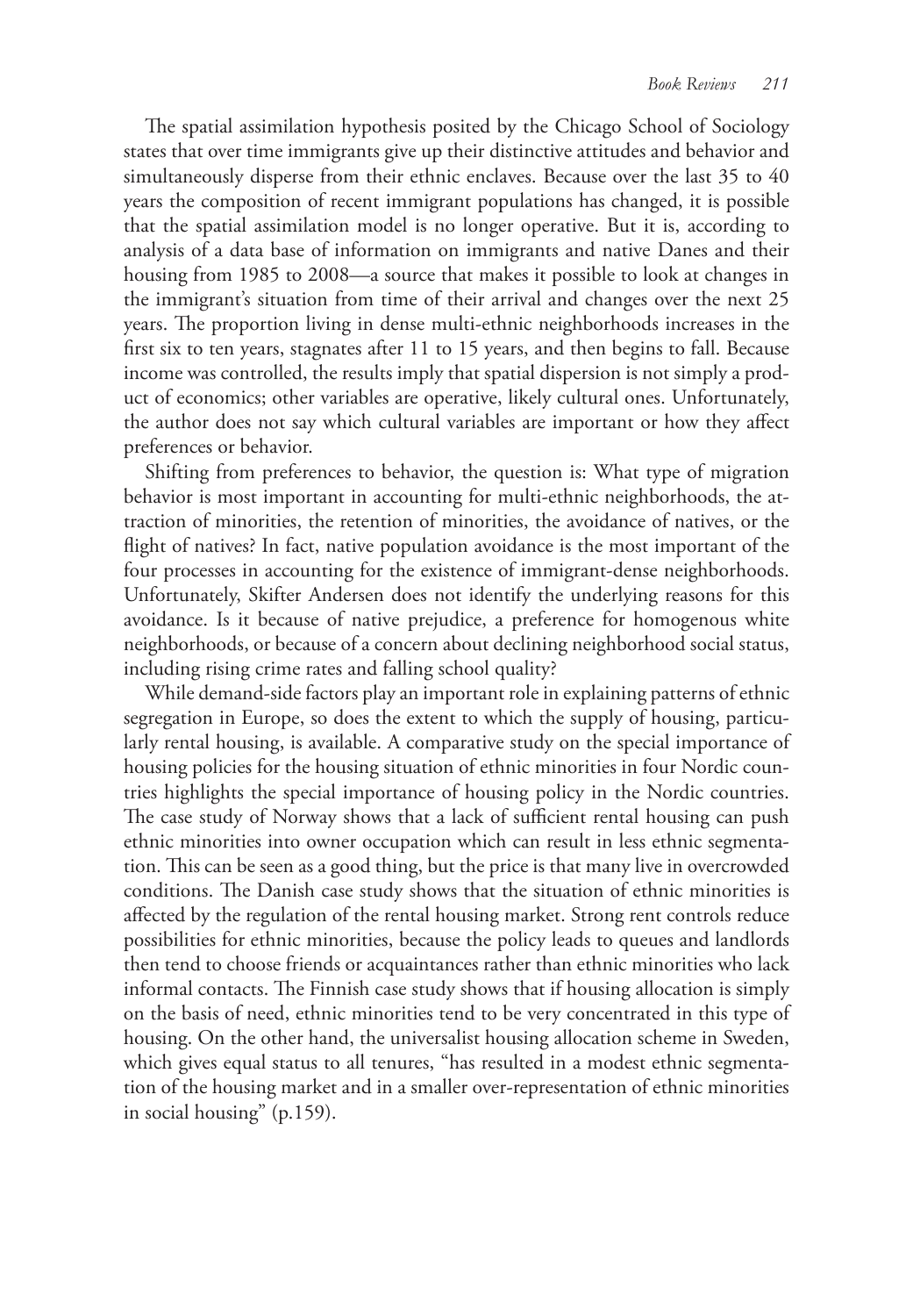Scholars have speculated that much of the ethnic segregation in the Nordic countries can be attributed to the existence of large spatial concentrations of marginally and socially segregated housing—the so-called social housing hypothesis. Skifter Andersen's research highlights a more complicated situation. Copenhagen and Stockholm confirm the social housing hypothesis; high concentrations of immigrants are found on social housing estates that are segregated from other tenures. Helsinki, however, which has the highest level of ethnic tenure segmentation (not surprising because immigrants are over-represented in social housing), has the lowest level of ethnic segregation due to the tenure-mixing policies officials have implemented at the neighborhood level. Social housing and market-rate housing exist side-by-side in Helsinki's large forested suburban housing estates. And although Oslo has a low rate of ethnic tenure segregation (due to the large number of immigrants in home-ownership), the city has higher concentrations of immigrants in some neighborhoods than Copenhagen; typically, these are Danish immigrants residing in ethnically dense, housing cooperatives— cooperative housing being considered a form of homeownership.

Similarly, researchers have argued that differences across Europe in welfare state type (social democratic, liberal, corporatist, Latin rim, Eastern European) would account for differences in ethnic segregation; more specifically, that the universalistic countries (Scandinavia and Netherlands) would have the lowest levels of segregation. This is clearly not the case. There is no such relationship between welfare state categories and national level variables that might influence segregation: (1) incomes of ethnic minorities; (2) preferences for ethnic homogeneity; (3) housing policies (the Netherlands and Denmark have unitary rental markets where social and rental housing markets compete, but they have relatively high levels of ethnic segregation anyway); (4) homeownership rates; (5) levels of housing discrimination. Furthermore, there is no clear-cut evidence to support the assumption that because social democratic countries have the most sophisticated spatial planning systems this would enable them to address spatial inequalities. In reality, social democratic countries have a relatively high degree of ethnic segregation, because building production is dominated by large developers. This has led to development of large areas of Sweden and the Netherlands with relatively homogenous housing and populations.

My reactions to the book are mixed. On one hand, Skifter Andersen does an excellent job in reviewing the European and American literature on ethnic segregation. In addition, he succeeds in showcasing the Nordic countries' impressive empirical research that takes advantage of existing population registers which make highly valuable longitudinal studies possible. On the other hand, the book suffers from three interrelated flaws. First, the book lacks a concluding chapter. Chapter 1 summarizes the findings of all seven subsequent chapters, but fails to bring them together or to indicate what contributions the book makes to segregation literature. Second, because Skifter Andersen mostly relies on empirical studies, we gain a better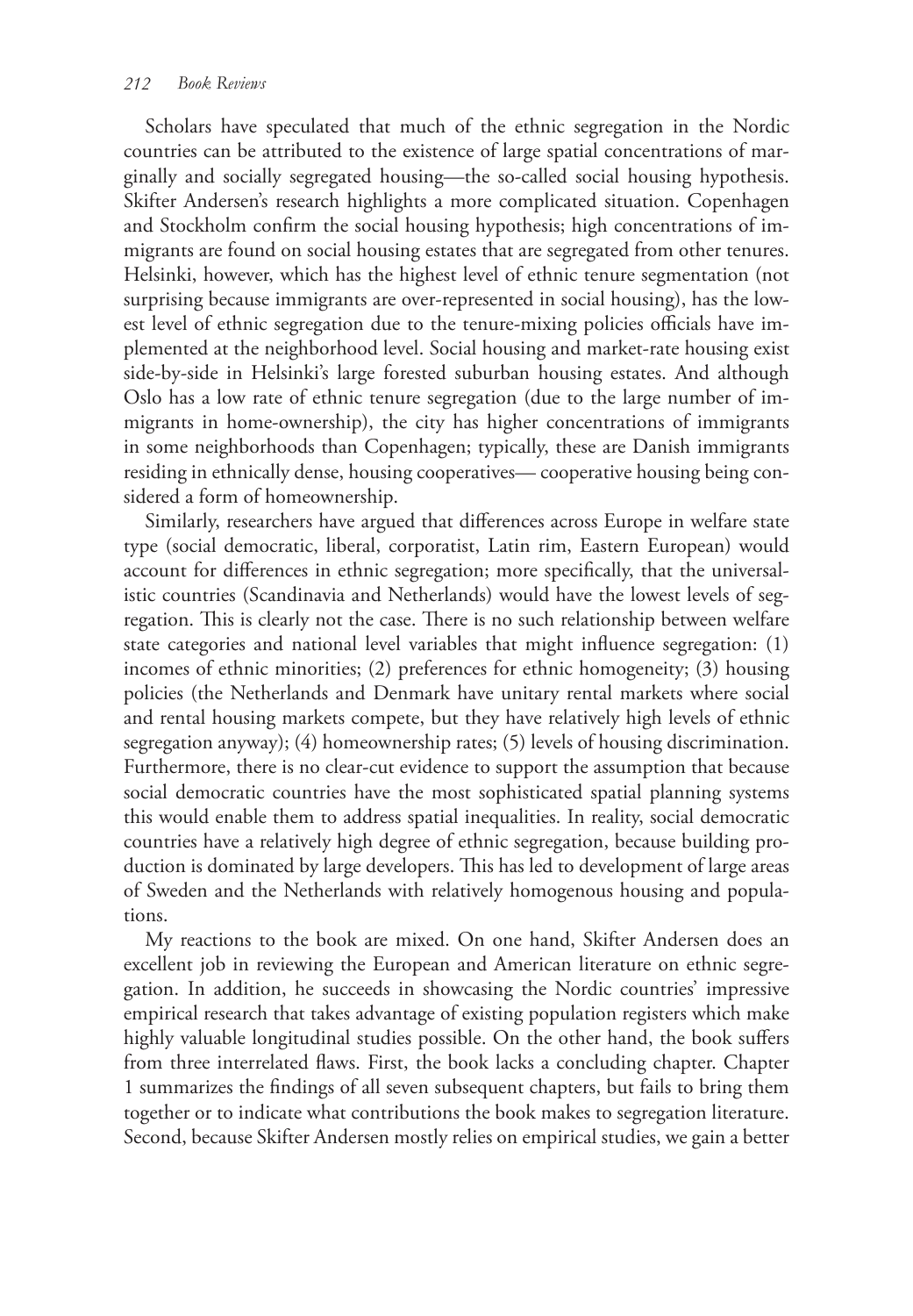understanding of what is happening in Europe vis à vis segregation, but not why it is happening. Why, for example, are Somalis the most segregated immigrant group across Europe? Is it skin color, religion or rural origin? Or why do Greeks have both a high level of preference for neighborhood ethnic homogeneity and a high propensity to discriminate against minorities?

Finally, I was disappointed that the book failed to weigh in on what, if anything, European countries should do to handle their ethnic segregation problems. At the end of the book (pp.215-216), Skifter Andersen comes close, but fails to offer any recommendations:

In some countries in the Social Democratic and Corporatist clusters, ethnic minorities are to a high degree clustered in social housing and the spatial location of this housing is of basic importance for ethnic segregation. More developed planning systems in these countries should in theory have made it possible to spread out social housing in the city, but for different reasons these have not always been used, leading to large neighborhoods with concentrations of social housing and ethnic minorities.

There is nothing to indicate what the reasons are for not implementing prointegration policies. Nor does he provide suggestions for responding to the "wicked" policy questions facing European planners. Should they promote scattered-site housing strategies (whereby all localities in a metropolitan area are assigned a certain quota of new or rehabilitated affordable housing) even though such policies will be resisted by middle-class communities? Should housing companies and housing associations utilize "benign quotas" to achieve integration by restricting the entry of ethnic minority residents, even though such policies are usually opposed by these minorities? As one of the most prominent European housing researchers, my hope is that Skifter Andersen will tackle these and related questions in his next book.

> *David Varady* University of Cincinnati

SMART CITIES IN THE POST-ALGORITHMIC ERA: INTEGRATING TECHNOLOGIES, PLATFORMS AND GOVERNANCE, edited by Nicos Komninos and Cristina Kakderi, Cheltenham UK and Northampton MA: Edward Elgar, 2020.

The concept of smart cities has become widely applied and studied as of the 1990s. However, this edited volume presents a rather fresh, challenging and even provocative perspectives for smart cities. Traditionally, smart cities have been viewed as being able to 'address more effectively complex contemporary problems of growth and sustainability and provide more intelligent systems of decision-making and innovation' (p. 1). Smart cities have been further assumed to be IT (information technol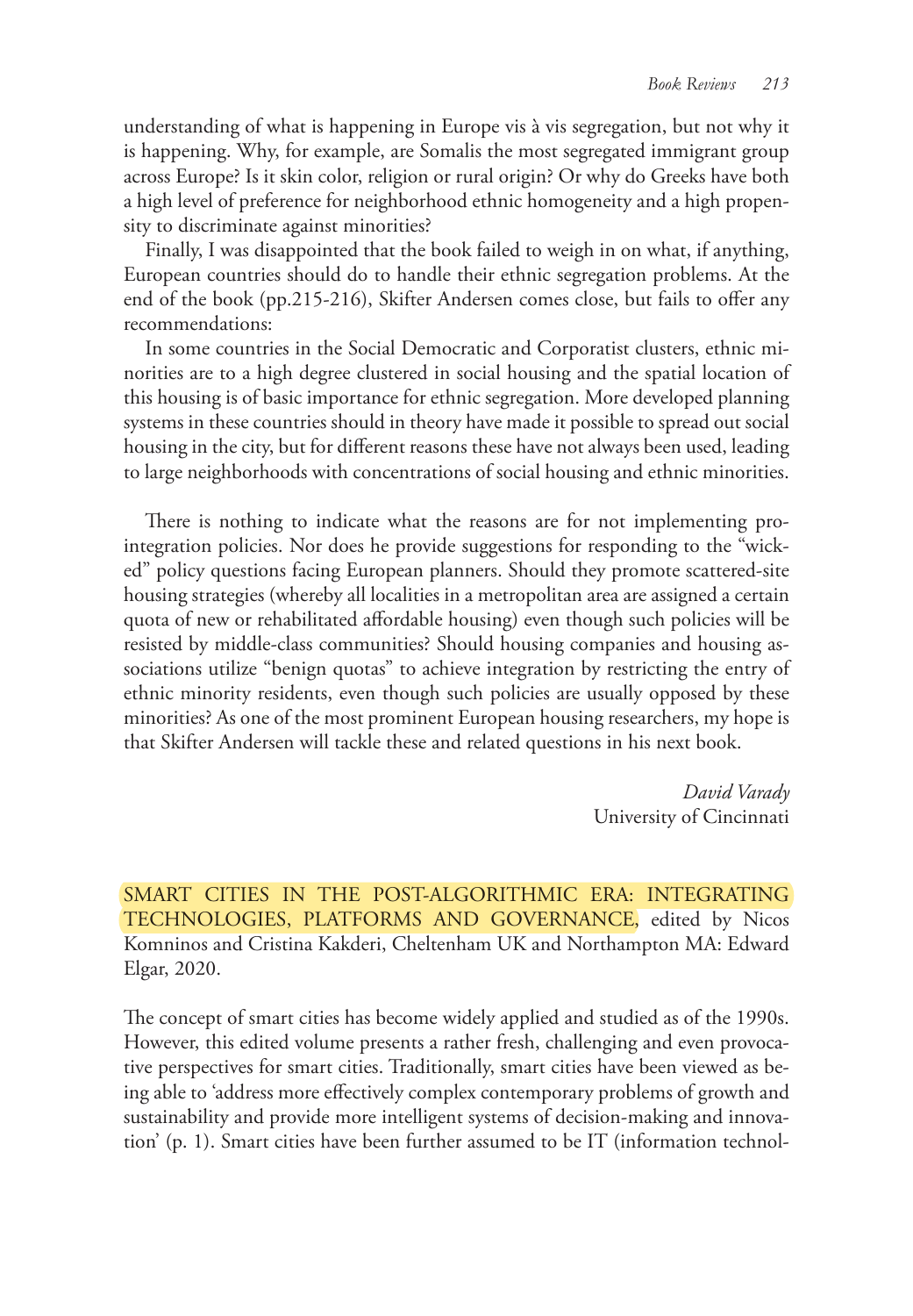ogy) based, technologies which are termed in this book as the 'algorithmic logic'. This volume claims for a wider platform required for contemporary smart cities, so that IT 'can be much more effective if combined with other sources of intelligence available in cities, such as human intelligence, creativity and innovation, and collective and collaborative intelligence within institutions or over platforms' (p. 2). Smart cities are viewed, therefore, as no less social entities as technological and organizational ones.

A wide group of scholars from Greece, joined by scholars from numerous other countries, addressed the book topic along three parts, each including four chapters: an assessment of smart city study so far and contemporary study challenges (Part I); proposed smart city crossroads with IoT (Internet of things), social media and data science (Part II); and finally, attempted connections between smart cities, participatory governance and digital platforms (Part III).

The book opens with an introductory essay (Komninos, Panori and Kakderi), followed by a critical review of smart city study so far (Mora, Reid and Angekidou). Three chapters, which present challenges for smart city study, come next: the algorithmic city and transformations in politics, governance and service provision (Anttiroiko), smart cities as ecosystems of innovation (Schaffers), and the creation of intelligence in smart cities (Komninos and Panori).

Part II begins with a chapter investigating the essential technological requirements for a smart city (Loscri, Mitton and Petrolo), followed by chapters which provide insights concerning the penetration of social media and digital technologies into daily life, bringing about new ways for interaction (Vakali and Moustaka), the role of IT in transformations of public services (Tsampouladitis, Bechtsis and Kompatsiaris), and the opportunity for technologists to innovate spatial dynamics (Zhang, Duarte and Ratti).

The third part of the book elaborates on a variety of aspects, ranging from planning for smart cities (Angelidou and Mora), through quality of life in smart cities (Özdemir, Kourtit and Nijkamp), 'sharing' in smart cities (Oskam), to 'zero initiatives' which emerge in smart cities (Kakderi).

The book presents numerous novelties. In its first part the study of smart cities so far is differentiated along numerous paths: experimental, ubiquitous, corporate, European and holistic (Mora, Reid and Angekidou). It is proposed to interpret and analyze the smart city along four dimensions: data and algorithms, physical space, local governance and local economy and society (Anttiroiko). Furthermore, it is suggested to put an emphasis on collaborative urban innovation processes (Schaffers), side by side with the identification of layers of urban intelligence: human, artificial, collective, and collaborative (Komninos and Panori).

The second part of the book introduces some additional fresh and innovative suggestions. Thus, future smart cities are viewed as being identified by clouds of meshed things (Loscri, Mitton and Petrolo). Smart city users on their part are identified and differentiated along participatory, opportunistic, and opportunistic mo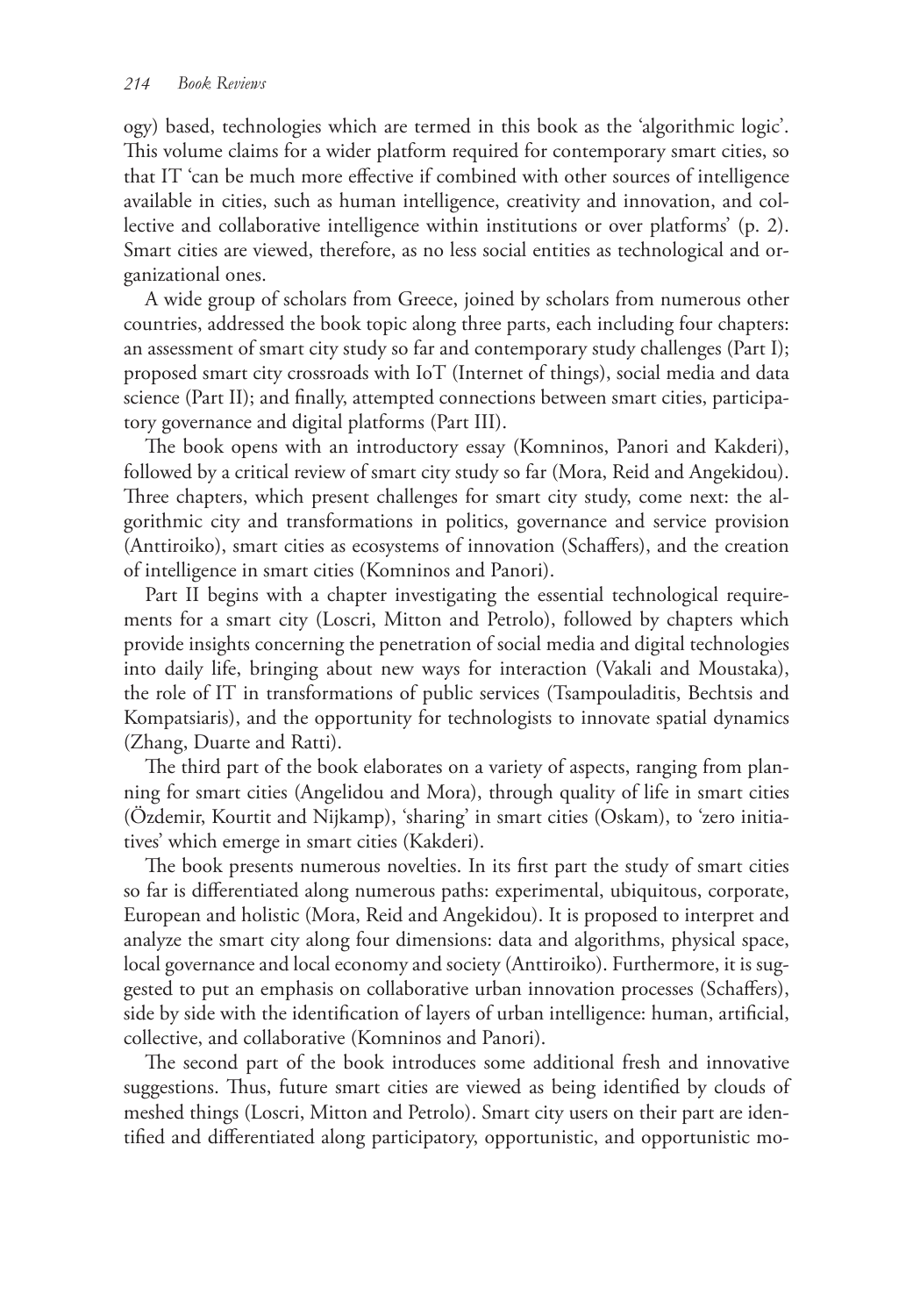bile sensing (Vakali and Moustaka). At the governmental level, it is proposed to move from e-government to we-government, involving higher citizen participation (Tsampouladitis, Bechtsis and Kompatsiaris). At yet another level of urban services, the concept of underworlds is introduced, as relating to a combination of urban analysis, robotics, bioengineering and genomics (Zhang, Duarte and Ratti).

The third part of the book explores several new or readdressed ideas, as well. Thus, the interrelationships between smart cities and spatial planning are explored (Angelidou and Mora). Spatial planning in smart cities is further highlighted from the perspectives of social policy and quality of life (Özdemir, Kourtit and Nijkamp). At the individual and community levels, the concept of 'sharing' is presented, in the sense of widening digital relationships for individuals, extending even beyond city levels (Oskam). Finally, the 'vision zero' notion is presented, attempting at zero negative impacts for urban strategies (Kakderi).

As common with edited volumes, the approaches and the levels of discussion range widely among chapters and authors, but the book in general may well wet the study appetite of scholars, students and practitioners alike, when searching for study challenges regarding smart cities. The global Corona crisis, which emerged simultaneously with the publication of the book, invites a companion volume on smart cities during and following the crisis.

> *Aharon Kellerman*  University of Haifa

HANDBOOK OF GEOTOURISM, edited by Ross Dowling and Davis Newsome, Cheltenham, UK: Elgar Publishers, 2018

The volume edited by Dowling and Newsome is a detailed research textbook written for scholars, practitioners, educators and students. Geotourism is 'geological' or 'geographical' tourism based on geological features, which is significantly connected to both landscape and ecotourism. The emphasis in the book is on what tourism experts should know about the Earth Sciences and what geologists need to know about the operation and development of tourism. Geotourism principles, like ecotourism, not only incorporates sustainable tourism principles but also encourages their practice. Geotourism is thus the application of sustainable tourism principles, an approach to these principles and a way to connect individuals to the geologic nature of an area's 'sense of place'.

Geotourism is tourism of geology and landscape usually undertaken at geosites. It fosters conservation of geological attributes (geoconservation) as well as an understanding of geoheritage and geodiversity. The geological knowledge gained at a geosite may be used to inform its biotic and cultural features so that a more holistic view of the environment can be developed. This should then lead to a more en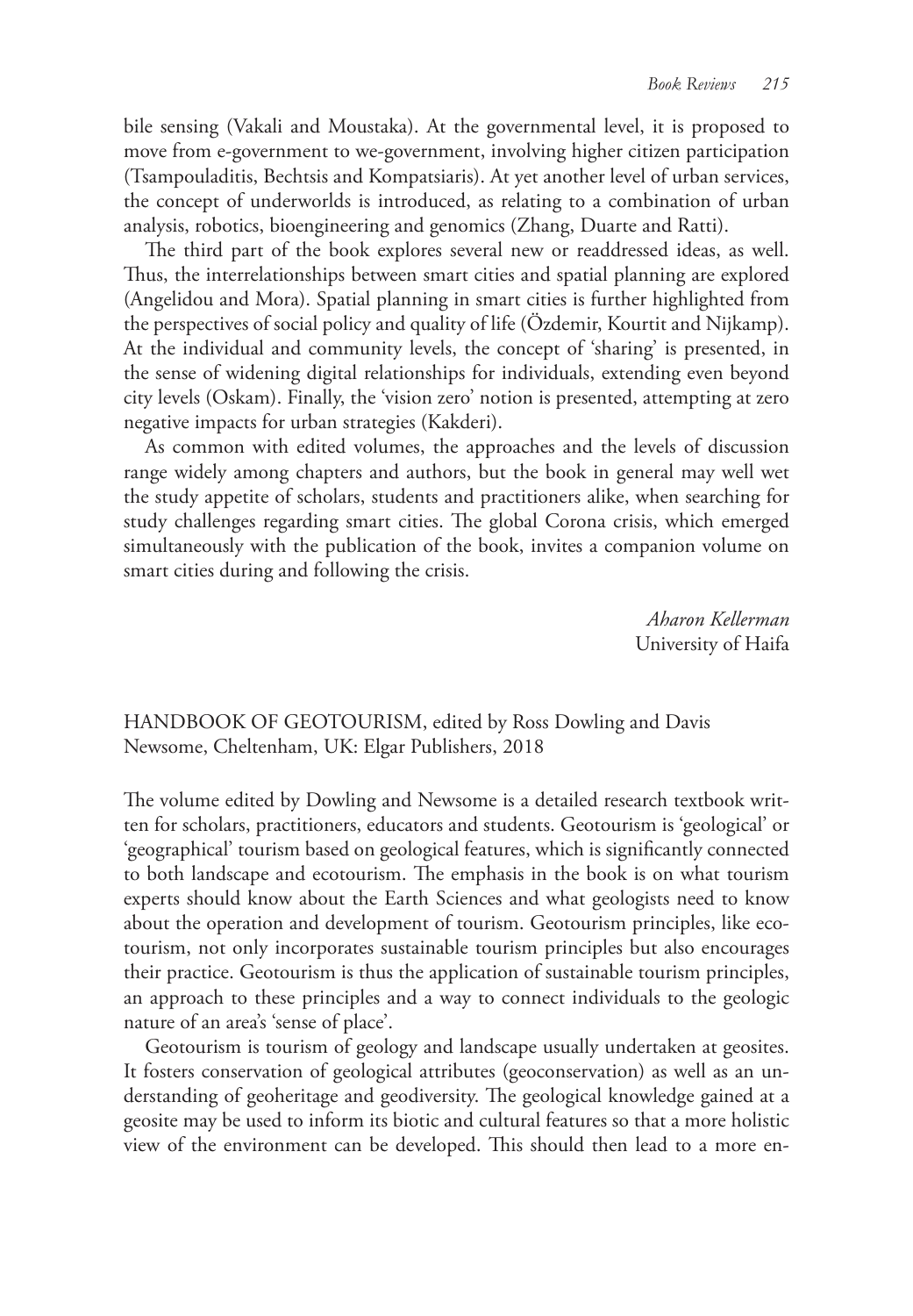hanced understanding and appreciation of the world as it is built on its geological foundations. The editors suggest that geotourism could be viewed through different perspectives along a geological spectrum that also includes an international perspective. This encompasses various political and governance approaches, societal models, funding methods, conservation approaches and visitor pressures. An international perspective allows us to appreciate specific settings and situations. Geographically, different geo-attractions have their own subjects, and a major consideration for the future will be dealing with visitor demand and contrasting visitor attitudes.

Geotourism includes information about the environment – geological and beyond – so that tourists learn about the site or setting that they are visiting. Geoeducation comprises the interpretive aspects of geotourism, usually through pre-visit and on-site pamphlets; overlooks and geosite panel design and location; self-guiding trails; geological gardens; guided tours and visitor centers. Geotourism benefits include the employment of locals as guides and staff to service geotourism activities and facilities. The accommodation sector has the potential to contribute to local communities through employment opportunities, events, retail and the provision of services.

The first section of the book, Geology and Tourism, examines the links between geology and tourism from a variety of standpoints. These include how tourism professionals can present geology and geological information; explanations of key geological terms such as geodiversity, geoheritage and geoconservation; the relationship between geotourism and the cultural landscape; geotourists; the application of geographic information systems in geotourism; and a targeted literature review of geotourism. This part actually sets the scene for the interdisciplinary nature of geotourism providing insight into how geology and tourism are interlinked. The second section, Geotourism, Society and Sustainability includes public-private partnerships for sustainable development; the significance of show caves; the issues of management (including risks) of geotourism in volcanic regions, caves and glaciers; and the potential contribution of geotourism. The topics are analyzed in more detail through case studies from the Philippines, Italy and Africa.

The third section of the book, Geotourism in Urban Areas comprises three chapters which profile examples from Australia, the USA and Brazil. The fourth section, Interpretation and Education Strategies, brings together a range of views on the presentation of geotourism in public settings. The section includes topics on geotourism interpretation and education as well as examples of geoliteracy in geoscience education (USA); 'The day of geosites' (Germany), and the importance of stories (Australia).

The fifth part, Contribution to Geoparks, shows how geotourism is contributing to the development of ten geoparks on four continents: Europe, Asia, North America and South America. Geotourism is the engine that drives geoparks, generating funds to foster community welfare and conservation. The sixth and final part of the book, presents case studies in geotourism and showcases the use of geotourism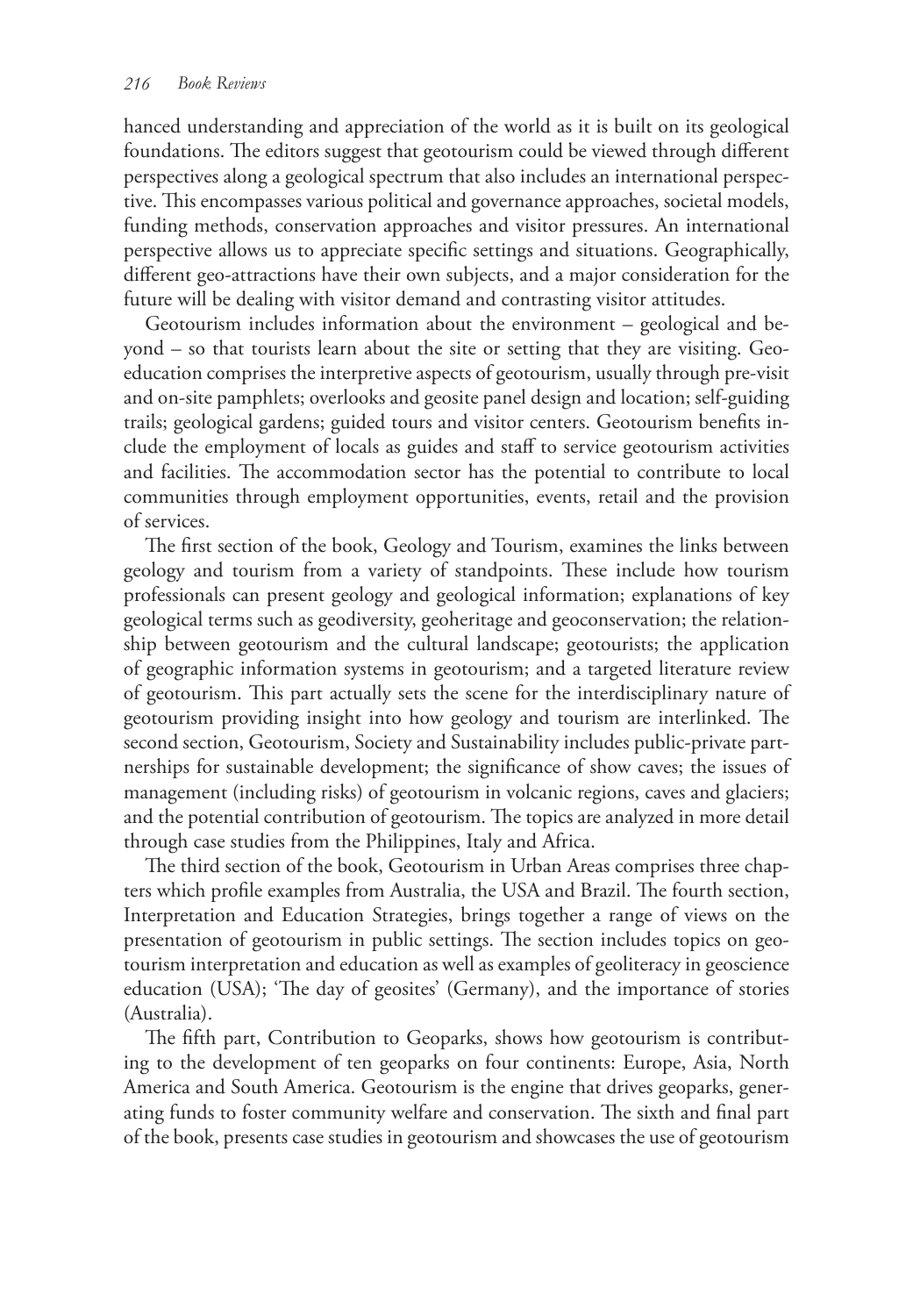as a development tool in geological environments on several continents. The sites include Malta, the Czech Republic, Namibia, the Philippines, and New Zealand. This chapter of the book provides an overview of the implementation of geotourism in the world today as well as suggestions and directions for potential future research.

The book is enriched by the contribution of many experts in the field to the writing, which is clear, relevant and interesting. The chapters present a variety of disciplines connected to geotourism as well as cases from many different geographic areas around the world. The book also offers high quality color photographs that illustrate the geotourism case studies examined. The maps, tables and flow charts in the book also add considerably to readers' understanding of the written theory. Among the major problems facing geotourism and its proper management is overcrowding. The authors address this issue, which is becoming more widespread at natural attractions as they are marketed as tourism sites under the geotourism banner. In some countries, this phenomenon led to overtourism problems. To deal with this problem, geotourism management has become significantly more important for planning, developing and operating geo-sites in a manner that maintains the delicate balance between people and nature.

The editors have succeeded remarkably well in creating a multidisciplinary sourcebook that links the characteristics of geological and geographic natural phenomena to their socioeconomic value both as tourist destinations and as sources of regional development. The great advantage of the book lies in the many phenomena and aspects discussed and the many case studies and examples of geotourism offered from around the world. At times it is evident that the editors had a dilemma: whether to expand the issues addressed or to delve more deeply into theoretical discussion. In some cases, geology and geography overcome tourism. That said, in issues of tourism management, the book contributes valuable data and findings. In recent years, additional information and knowledge in tourism research has accumulated especially about issues connected to sustainable and ecological tourism, visitor management and management of the tourism experience. Follow-up studies can certainly use the paradigms in this book and suggest additional applications in the many important areas and subjects discussed in this book.

> *Alon Gelbman* Kinneret Academic College

# SETTLING HEBRON. JEWISH FUNDAMENTALISM IN A PALESTINIAN CITY, by Tamara Neuman Philadelphia PA: University of Pennsylvania Press, 2018.

In the heart of the largest Palestinian city in the occupied territories, counted 250,000 residents, is located a Jewish settlement of 700 residents, in fact 8000 resi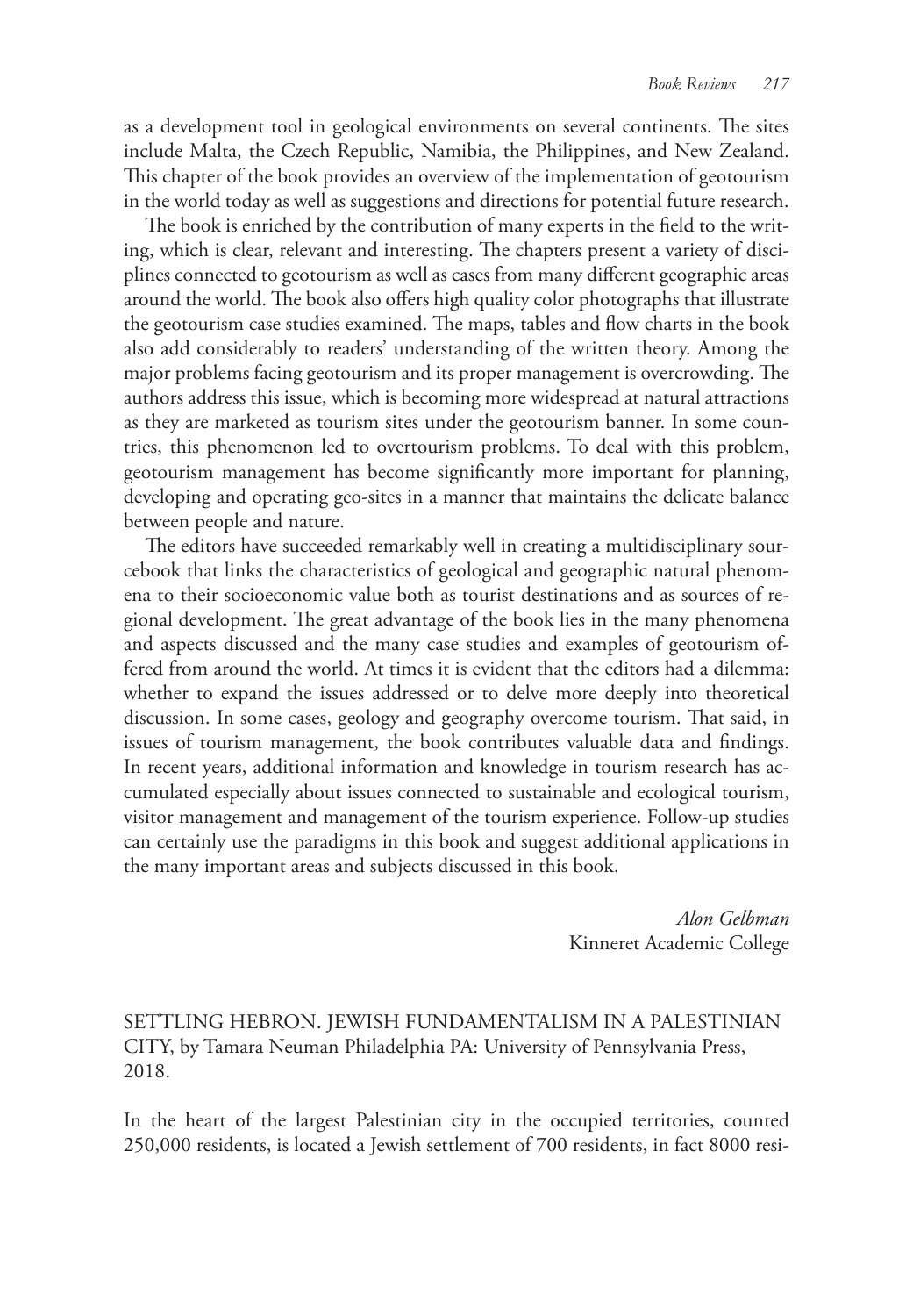dents, together with "Kiriat-Arba", a nearby Jewish settlement. The legal status of this odd reality is the result of "Hebron Agreement" in 1997, following half-hearted government authorization to an unlawful invasion of "ideological settlers" group.

This phenomenon represents a radical case of space designed by a colonial regime. Since the colonial aggression hurts life itself, Jewish Hebron within the occupied territory brings destruction and violence which ensembles with the condition of urbicide (Graham, 2003).

 This kind of process blurs the distinction between fortress and ghetto for the Jewish settlement, as Marcuse (1997) defines the two polar neighborhoods in the city. This very fortress assumes ghetto's features. It is an outcome of life within limitations and uncertainty: solid boundaries and limited space; living as a minority in the hostile Palestinian environment; the surveillance of peace activist organizations; the Israeli legal system; and military control.

In this setting, Tamara Neuman, a political anthropologist, examines everyday life of the Jewish "ideological settlers" from Kiryat-Arba community in the occupied Palestinian West Bank. She perceives that their discourse outlines a unique worldview. Her research is an in-depth interesting ethnographic analysis of practice and politics of that ideological community in a military zone. The created political and territorial conditions reflect a dissonance between the lives in the enclave and their imagined biblical utopian landscape. Their narrative lacks historical specificity; its platform is built on collected chosen events that produce sense of victimization and fatalism as their symbolic identity.

The book is composed of six chapters. Chapter 1, "Orientations", aims to expose the complex social field by focusing on three perspectives on religious settlement. It represents three actors in the scene: the ideological settlers, soldiers, and Palestinian farmers. These three groups have drastically different perspectives surrounded by intersecting realities. While settlers speak of Jewish origins on Palestinian lands, an Israeli soldier focuses on the danger these settlers place on fellow soldiers and how the occupation skews an ethical dilemma for him as a soldier, and a Palestinian farmer underscores the hardship inflicted by settlers on his family's life.

Chapter 2 "Between Legality and Illegality" – provides a brief historical overview of the claims and practices that paved the way for the settlement to win recognition. Particularly, it pays close attention to what settlers' term "the Jewish origins" of the contested region, which is situated within the legal gray zone of military occupation. It exposes how the settlers are able to change territorial boundaries, push legal limits, and preserve religious values in a way that establish their distinct place. This process is responsible for the making of gray spaces (Roded, 2011).

Chapter 3 "motherhood and property takeover" further builds on this changes of boundaries and introduces another angle, namely, "the lens of gender", specifically events of protest. Cycles of pregnancy and childbirth domesticate spaces and enhencing the community to take over Palestinian property (the case of Hadassah house, for example).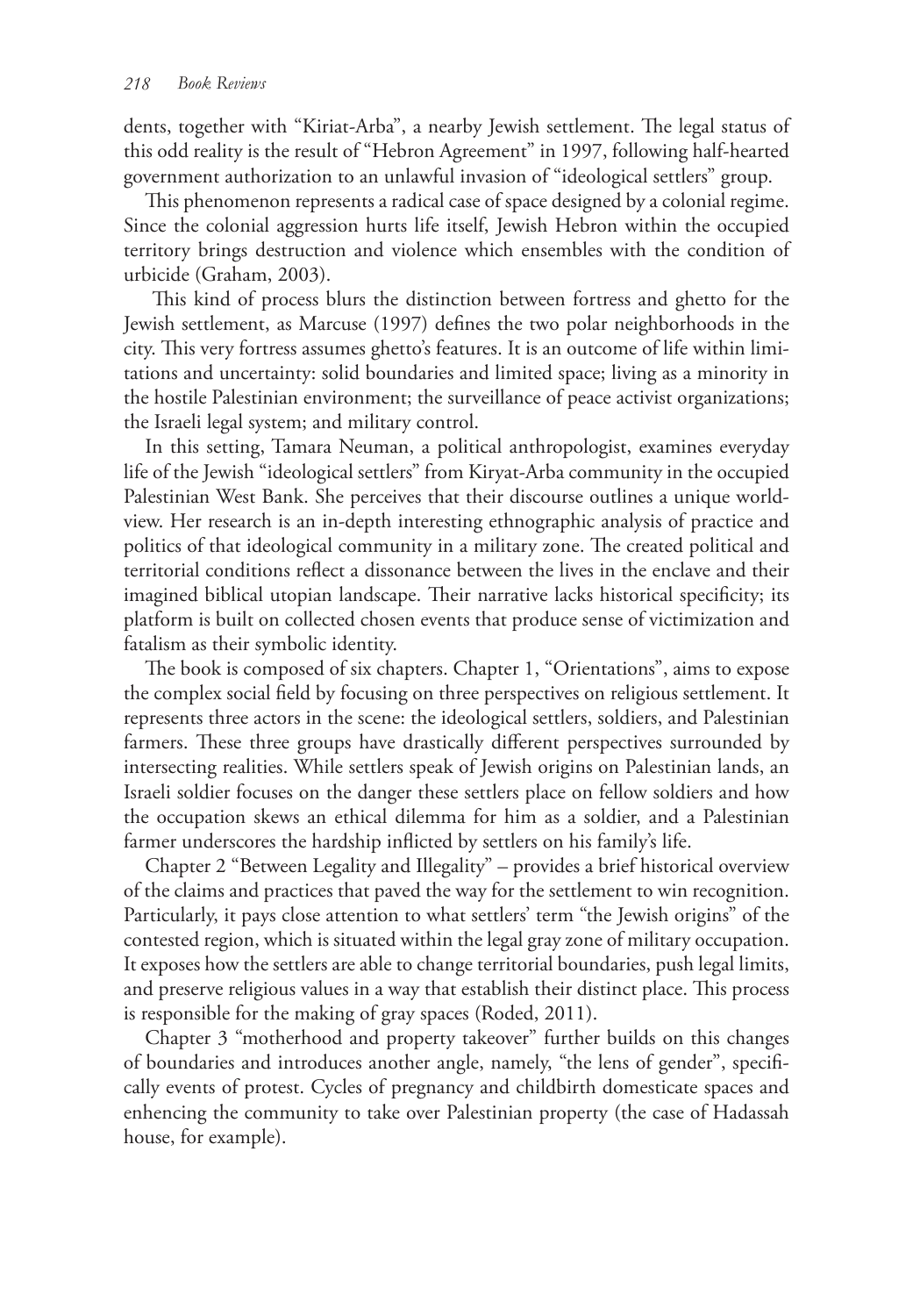Chapter 4 "Spaces of the Everyday" describes the settlers presence in Hebron ethnicizing spaces by explanatory reorientation of Jewish tradition. The ethnography focuses on the micro-level disputes on boundaries, and daily signs of nonrecognition of the Palestinians. It tries to eliminate the existence of the 'other' and its landscape on the way to segregation and exclusivity, while highlighting the irony and impossibility of this practice.

In Chapter 5, "Religious Violence", Neuman is focusing on religious violence and explores the rites in the context of the partitioned space of the Tomb of Patriarchs. Here she offers her analysis of the 1994 Goldstein massacre, which took place inside the Tomb. She also outlines how sacred place and residential areas trapped the Palestinians between the armed settlers and the military rule. Thus, the tactic to expand religious domains of control, that is due to the legal gray zone, they go unpunished; the guns are present in every sphere of settler life; and the use of force, all these features and practices are blurring the line between civilians and soldiers and encourages direct violence in Hebron.

Chapter 6 "Lost tribes and the quest of origins" returns to the question of the settlers' Judaization of space and bringing back Jews to 'their' place of origin, meaning Hebron. They bring nontraditional Jews from remote places like Bnei-Menashe in India and convert them to Judaism. Suddenly these ethnic differences are less important. The alienation that come out of this strategy appears to be odd and the cultural gaps are greater even than those vis a vis the Palestinians.

The chapter that concludes the book aims to enrich it with additional and wider perspectives and scale, in revising ideology as an elusive concept, raising fieldwork dilemmas, which arose when she had to choose among all daily life aspects, and the influence of the ideological settlers beyond Hebron.

Neuman concludes: "In sum, the realm of practice in ideological settlements such as Hebron, has served as a social laboratory – testing limits, creating new realities, and instituting changes that have had far-reaching implications for not only remaking Jewish understandings of authenticity and Israeli nationalism, but shifting the terms of the Israeli-Palestine conflict from a dispute over land, to one mainly expressed in an ethno-religious register" (p. 191).

In the book "Settling Hebron", Neuman opens a wide and complex spectacle through her thick description and thorough analysis, bonding together history, sociology, culture and ideology of Hebron. She is doing so through choosing very important and unique viewpoints and orchestrates it into a dynamic and interrelated way of life of religious ideological group in one place within the occupied territories. Processes like crawling "grayness" and urbicide (Roded, 2011; Tzfadia, 2014) receive visibility and livability here. This case represents the ways of colonial regime to produce conditions, which encourages a radical religious group to develop and expand its domination and deepens colonialism with its own initiation and promotion.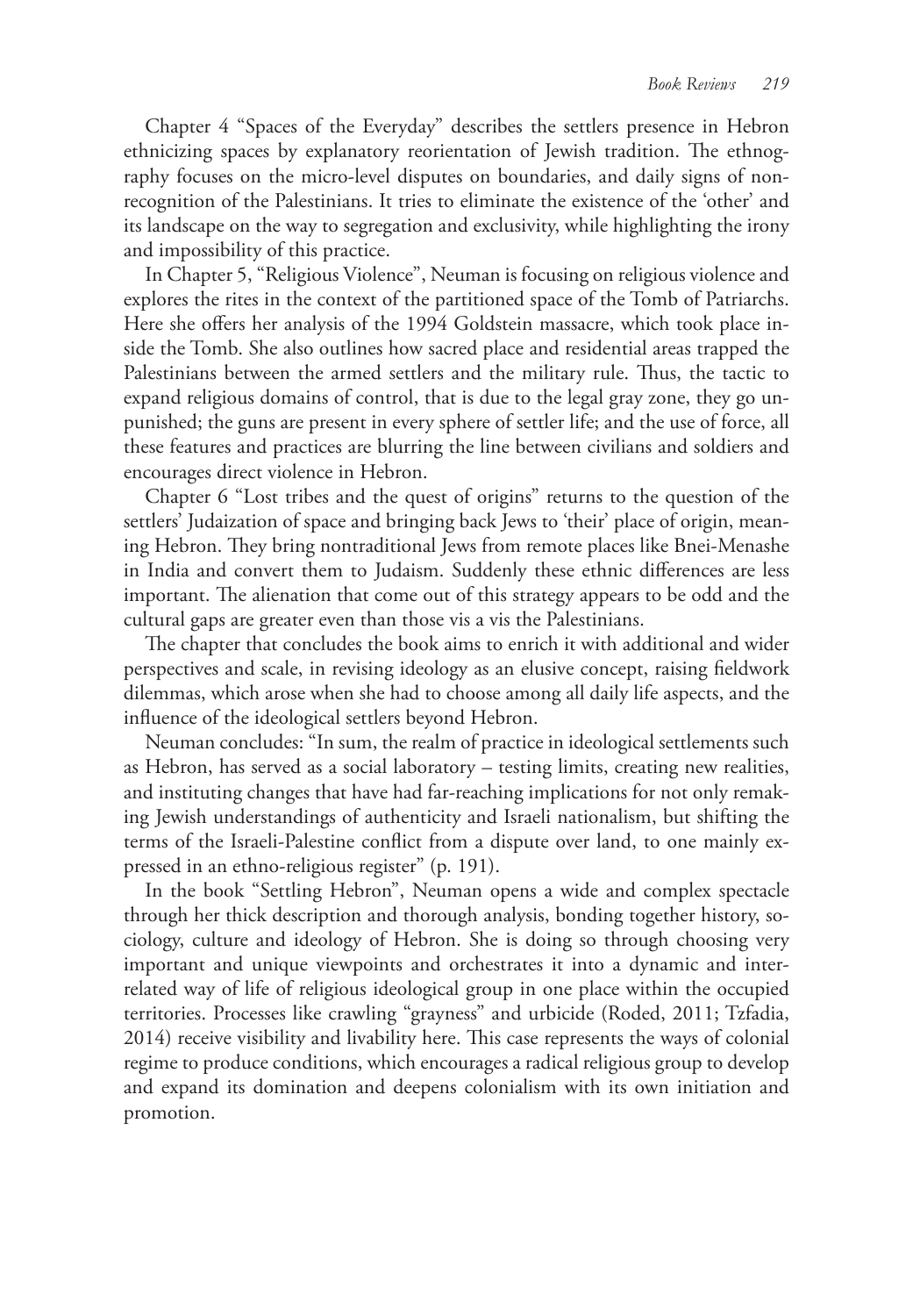We can close this review with the insight of Rob Shields (1991) on places on the margin. They may actually be located on the geographic periphery, but their marginality may make them centers of subversion. Their cultural distance from the normative centers of societies on the outer edges of the influence of social convention, present an opportunity for acting outside the boundary of prevailing norms, or romanticized sites of differences and otherness.

> *Batya Roded* Ben Gurion University of the Negev

### REFERENCES

Graham, S. (2003) Lessons in urbicide. *New Left Review*, 19: 63–78.

- Marcuse, P. (1997) The ghetto of exclusion and the fortified enclave: New patterns in the United States. *American Behavioral Scientist*, 41(3): 311–327.
- Roded, B. (2011) The Grey space between fortress and gheto: The case of the Jewish settlement in Hebron. *Israeli Sociology*, 12(2): 29-56 (in Hebrew).
- Shields, R. (1991) Places on the Margin: Alternative Geographies of Modernity. London: Routledge.
- Tzfadia, E. (2014) Informality as control: the legal geography of colonization of the West Bank. In F. Chiodelli, B. De Carli, and M. Falletti (eds). *Cities to be Tamed? Spatial Investigations across the Urban South.* Newcastle: Cambridge Scholars Publishing, 192-214.

DEFINING LANDSCAPE DEMOCRACY: A PATH TO SPATIAL JUSTICE, edited by Shelley Egoz, Karsten JØrgensen and Deni Ruggeri. Cheltenham, UK: Elgar Publishers, 2018

Recently, a lively debate erupted in my hometown, Tel Aviv, Israel. The debate had to do with the City's decision to build a school on the grounds of the Levinsky Garden. The garden is situated a few meters from Israel's biggest central bus station, at the heart of Tel-Aviv's backyard. The City's decision meant destroying the only green space in an already overly dense and highly polluted area. No public discussion or participation processes were held prior the decision. Interestingly, this onesided top-down decision was enacted in a politically sensitive neighborhood, where lower income Israeli families, gentrifiers and African asylum seekers have reached the brink of urban riots.

These events were unfolding as I set to read and review the book "Defining Landscape Democracy: A Path to Spatial Justice". I was, therefore, thrilled at the opportunity to find a definition of landscape democracy. Moreover, I hoped that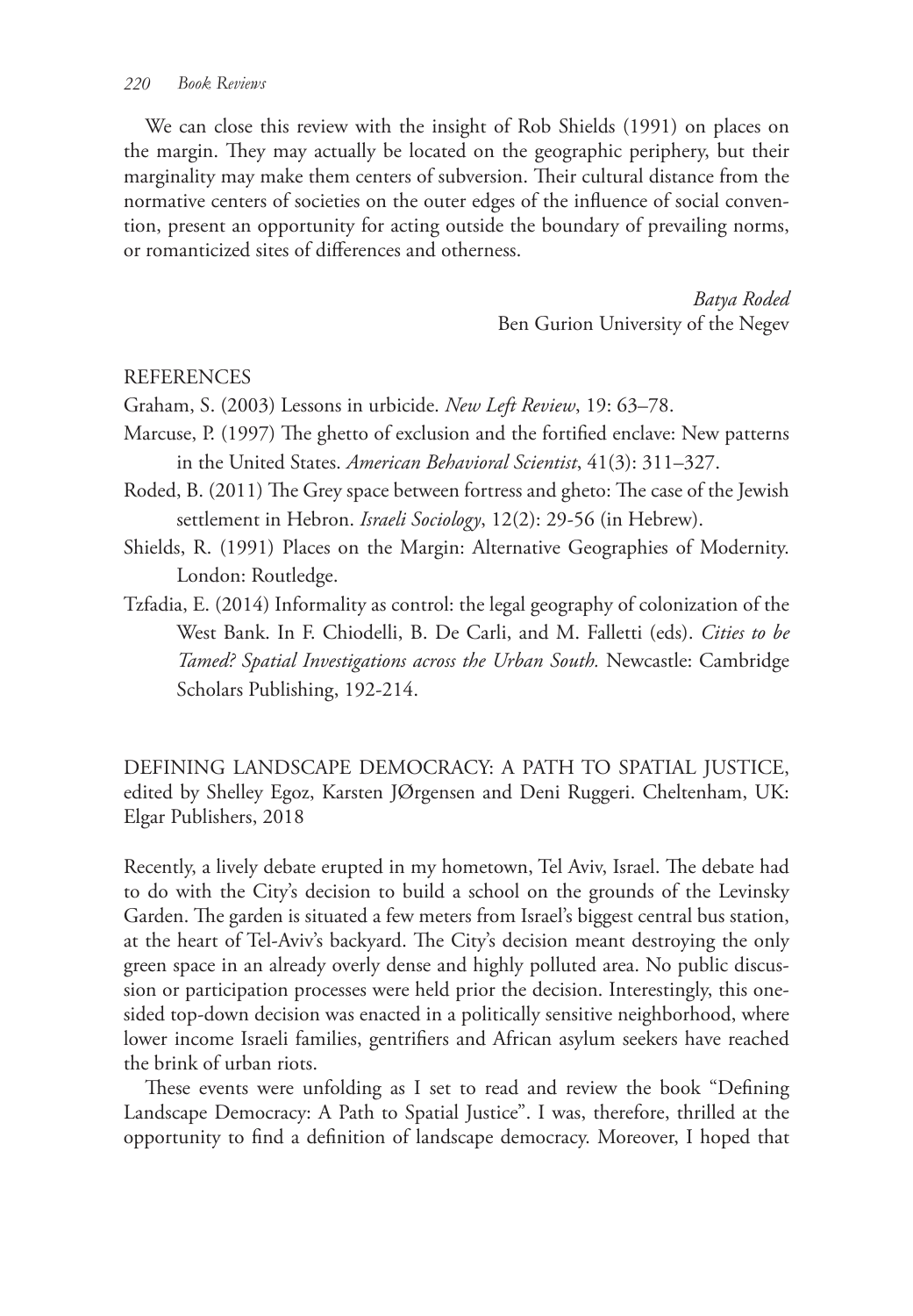such a definition would provide tools for unpacking, criticizing and constructively challenging decisions like those embraced by the City of Tel Aviv.

Providing a strict definition, however, is an impossible task, since each of the idioms – 'landscape' and 'democracy'- has multiple meanings and dimensions. A quick review of the articles in the book immediately reveals this multiplicity. 'Landscape', for example, according to Makhzoumi has tangible manifestations that express human culture and politics, but also intangible sentiments such as identity and belonging. As such, Egoz et.al. add, 'landscape' must be realized as a common good, which "…forms the basic infrastructure for life and wellbeing of all humans and natural environment." (p.62) Against this inclusionary vision, Waterman warns from the dark side of 'landscape' as it can be manipulated in the service of secluded sanctuaries for the well-offs or for nationalist-purposed. (p.145) Even more problematic is defining 'democracy'. Knudtzon, for example, argues that 'democracy' is a "contested concept", as she identifies "four typical version of democracy – liberal, participatory, deliberative and radical." (p.5) Egoz et.al. remind us not to take for granted the automatic link between democracy, equality and liberty, without considering embedded power relations. (p.64) Makhzoumi goes further to argue that "in the Arab Middle East…'democracy' is held suspect", since it is identified with the ruthless colonial regimes that ruled the area during much of the 20th century. (p.29)

If this was not complicated enough, the book is trying to define 'landscape democracy' in the midst of a world-wide crisis of the democratic regime. Under global neoliberalization (Brenner, 2010) citizens became consumers of goods as well as of politics (Dean, 2009). According to Rancière, this post-democratic/post-political condition is based on a broad-based consensus that was reached by those who have a part in a given society (Rancière, 2010). In the seemingly cozy water of the consensus, 'politics' is increasingly reduced to 'policing'. That is, the aggregate set of procedures, activities and policies, formal and informal, that enables and legitimizes the existing order, while positioning everyone in their proper place.

Around 2011 a world-wide social protest erupted in various urban centers. Despite living in democratic countries, the protesters demanded "democracy, now". They, thus, asserted dissensus towards the 'police' (Rancière, 2010), asking to reconstitute 'the political' (Swyngedou, 2011). The latter term refers to the ontological dimension of the "non-existence of society" (Ibid). It highlights the inherent disagreement (and even antagonism) between people, and the absence of ground for constituting a society. As opposed to 'politics' ('police'), 'the political' is an open arena, where those who have no part can claim it (Zizek, 2006). This is what the voices of the social protest called for. They did so, echoing the above-mentioned claim by Egoz et.al, by occupying public space, claiming a right to the city in its deepest sense of struggling for 'real democracy' (Purcell, 2013).

Seemingly, the social protest of 2011 has failed in achieving these stages. However, the discontent with the post-democratic condition keeps growing. Thus, it comes as no surprise to witness the occasional social protest's eruptions in different cities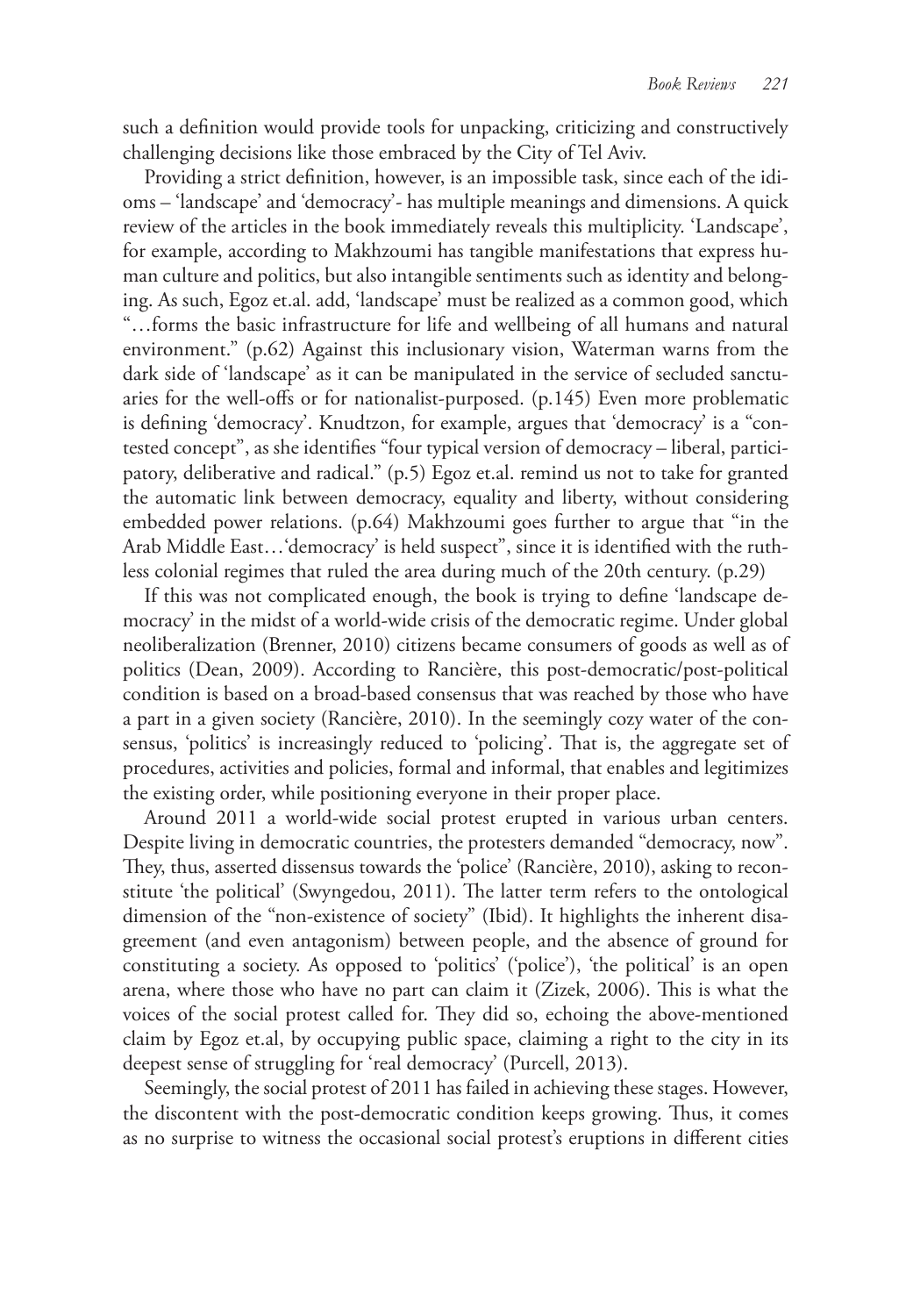around the world. Additionally, no one should really be surprised with the growing anti-institutional and anti-party sentiments. Often, and against the inclusive logic of 'the political', it results in the election of populist regimes, which are anti-elitist but also anti-pluralist (Müller, 2016).

Accordingly, the crisis of the currently existing democracy cannot be more evident. This point and the complexity of defining 'landscape democracy' in this time and age, does not escape the eyes of many of the writers of the book. Yiğit-Turan, for example, describes the lively and pluralistic occupation of Gezi Park, Istanbul, Turkey. She finds hope in the ability of often contesting voices to talk to each other and cooperate. (p.218) Yet, she also depicts the violent evacuation of the park, the erasure of all memory of the encampment, and the fact that "any person expressing dissenting ideas was also taken away." Langhorst, as well, is worried by the erosion of democracy by neo-liberal restructuring. However, he finds hope in the idea of 'assemblage'. Accordingly, urban space is being continuously 'assembled'. It therefore offers an on-going multi-layered and contested spatio-temporality, which is a platform to enable a demand for the right to the city and to counter "…the postpolitical erosion of the urban public sphere…". For Geisler, the depicted postpolitical condition may be just a preview of the crisis of democratic regimes. As the climate change crisis intensifies, he even foresees a decree of martial laws in some cases. However, like Yiğit-Turan and Langhorst, Geisler argues that amidst the crisis hope can rise. This may be found in green and ecological democracy practices (i.e. the local empowerment of local communities in India, offering alternative to corporate globalization). Another alternative is via implementing the Public Trust Doctrine. That is, a legal demand from governments to fulfill their commitment to steward the ecological system.

Considering the 'post-political' condition, especially in the face of a world-wide and unprecedented ecological crisis, we are currently in an historical crossroad for democracy. This condition can bring to the rise of authoritarian regimes on the one hand or to the rise of 'real democracies' on the other hand. As the above writers depict, in each scenario landscape democracy plays a vital role in claiming or protecting democracy. Such a role cannot be captured in a strict definition. In that regard, the book's head title – 'Defining Landscape Democracy' - is misleading. The book's editors acknowledge this, and begin the book with a caveat that they are not going to offer "once-and-for-all answers". However, the secondary title – 'A Path to Spatial Justice' – rightly suggests a dynamic and an on-going process. Acknowledging this and the vital role of landscape democracy in advancing 'real democracy', the book more than met my expectations of finding tools to constructively challenge cases like the Levinsky Garden. Hence, opening a path for spatial justice.

> *Eran Tzin* Tel Aviv University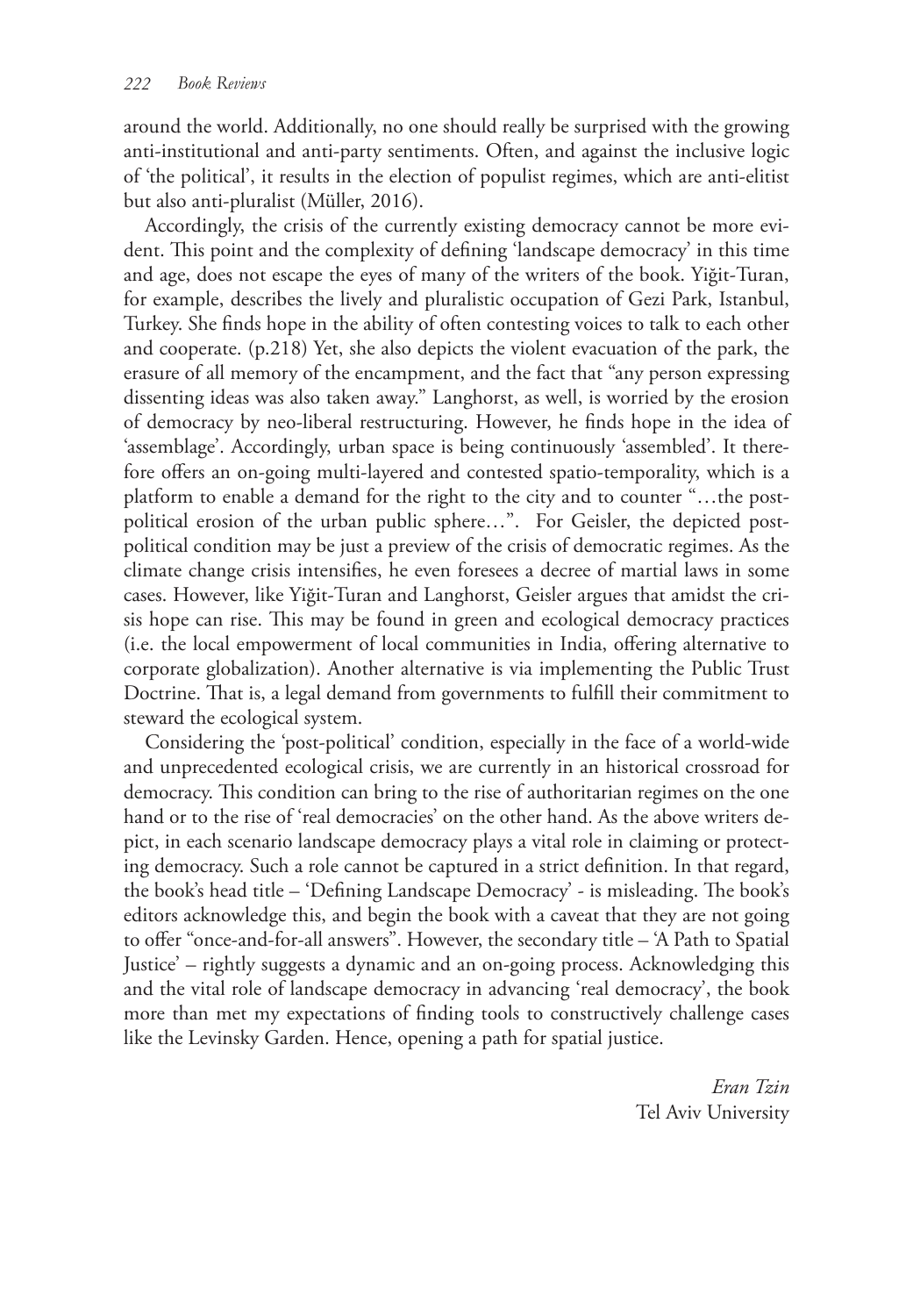#### **REFERENCES**

Brenner, N., Peck, J. and Theodore, N. (2010) After Neoliberalization? *Globalizations*, 7.3: 327-345.

Dean, J. (2009) *Democracy and Other Neoliberal Fantasies: Communicative Capitalism and Left Politics.* Durham: Duke University Press.

Rancière, J. (2010) Dissensus: On politics and Aesthetics. Translated by Corcoran, S. London: Continuum International Publishing Group.

- Swyngedouw, E. (2011) Interrogating post-democratization: Reclaiming egalitarian political spaces. *Political Geography* 30,7: 370-380.
- Zizek, S. (2006) The Lesson of Rancière. In Rancière, Jacques (ed.)*The Politics of Aesthetics*, London: Continuum, 69-79.
- Purcell, M. (2013) The right to the city: The struggle for democracy in the urban public realm. *Policy and Politics* 41.3: 311-327.

Müller, J. (2016) What Is Populism? Philadelphia: University of Pennsylvania Press.

# AUTOMATED AND AUTONOMOUS SPATIAL MOBILITIES, by Aharon Kellerman Cheltenham UK: Edward Elgar, 2018.

Currently we are beginning to see autonomous vehicles on the roads and increasing media references to smart cities and artificial intelligence enabled urban systems, yet there is a dearth of literature on the social implications of these technological advances. The fields that are producing the new technologies have decades of experience and preparation to support their innovation, but the social sciences are only recently recognizing the need to understand their social context. A recent citation count found that less than one percent of the articles on autonomous vehicles are in the social sciences, yet it is the interaction between autonomous systems and society that will be one of the pressing challenges faced by cities and communities in the coming years.

Aharon Kellerman's recent volume, Automated and Autonomous Spatial Mobilities, is a timely and valueable addition to the spatial and planning literature that helps social scientists frame and understand the concept, evolution and implications of autonomous technologies. The book continues Kellerman's innovative and transformative research by providing context for emerging autonomous systems. His initial focus on communications and information technologies is a fitting foundation because there are so many parallels between the two disruptive technologies.

The introduction discusses the nature of autonomy, focusing on freedom from control and in choices made by individuals, and then translates the personal to the societal. In particular, the recognition that autonomy relates to machines taking on tasks that individuals performed themselves in the past. The very nature of evolving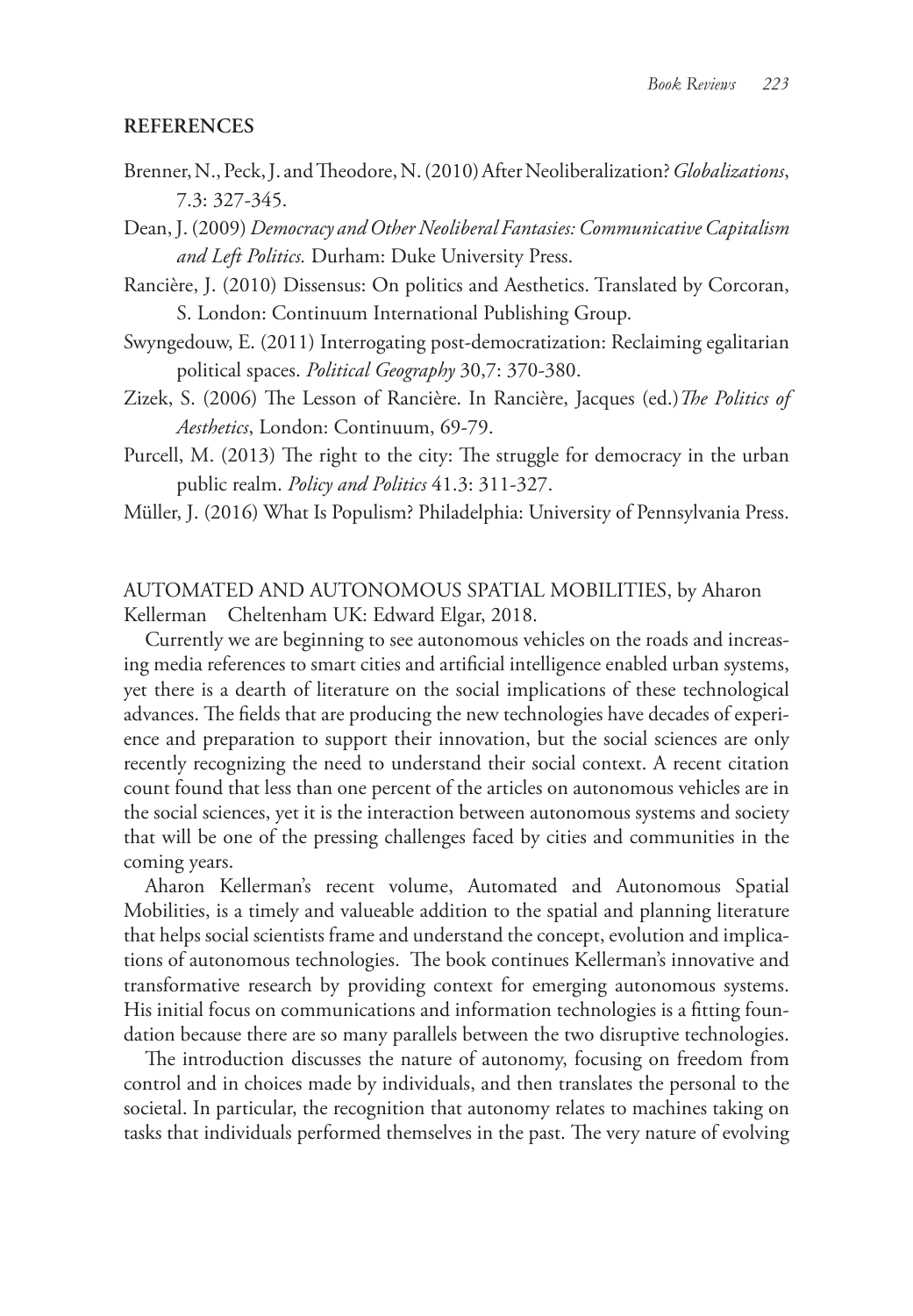mobility is the history of mechanized movement such as bicycles, trains, automobiles and aircraft. Increasingly, the use of these forms of transportation is aided by related autonomous systems that manage traffic and system safety.

In chapter two Kellerman addresses the characteristics of autonomy from a conceptual perspective, noting how humans have automatic control over many of their individual actions and movements, and then proceeds to trace the origin of autonomous systems and in particular notes the transfer of these technologies from manufacturing to mobility. Early examples of autonomous systems include the development of automatic transmissions and navigation systems that removed the need for the individual to focus on specific driving tasks.

The infrastructure needed to support mobility is considered in chapter three with its discussion of traffic control systems for vehicles, aircraft and ships. Kellerman reminds us that all aspects of mobility required the development of support systems, with traffic lights as we know them starting in the 1920s when there were no automated controls in place. Automated public transit systems (chapter four) have been in place for many years, especially metro and shuttle systems that are driverless in Europe and the United States. More advanced autopilot systems are used in shipping and aviation on a routine basis with intervention only needed occasionally, while the recent development of drones has added a new form of autonomous flight.

After discussing the link between autonomy and transportation, chapter five offers a different perspective, on virtual mobility and information transmission. This topic builds on Kellerman's long standing research agenda addressing information and communications. Examples presented include automation used in landline and mobile phone systems, the internet and in cyberspace. What distinguishes these forms of autonomy is that they take place in virtual spaces, in contrast to the physical space of transportation.

One technology or great significance yet with little empirical knowledge is autonomous vehicles (AVs), which are discussed in chapter six. These vehicles represent an accumulation of technologies that facilitate mobility such as cruise control, collision avoidance, automated parking and navigation. Kellerman outlines the history and implications of the many technologies that go into today's autonomous vehicle, and the six stages of automation from no assistance (level one) to full automation (level five). One element to consider in terms of social context is that all autonomous mobilities to date have been part of transportation systems managed by others, yet the AV is one that each person will be directly linked to each person.

The adoption of AVs depends greatly on public attitudes, that reflect a wide range of factors such as trust, confidence, usefulness, preparedness and cost. Currently, the public has mixed opinions as shown by several citations in the chapter. The challenge for the public is that while the engineering aspects have been long in development, the public has little experience riding in an AV or even seeing one on the street. The social sciences are in a similar position as they are also new to the technology and seek to understand and come to terms with the meaning of mobility evolution.